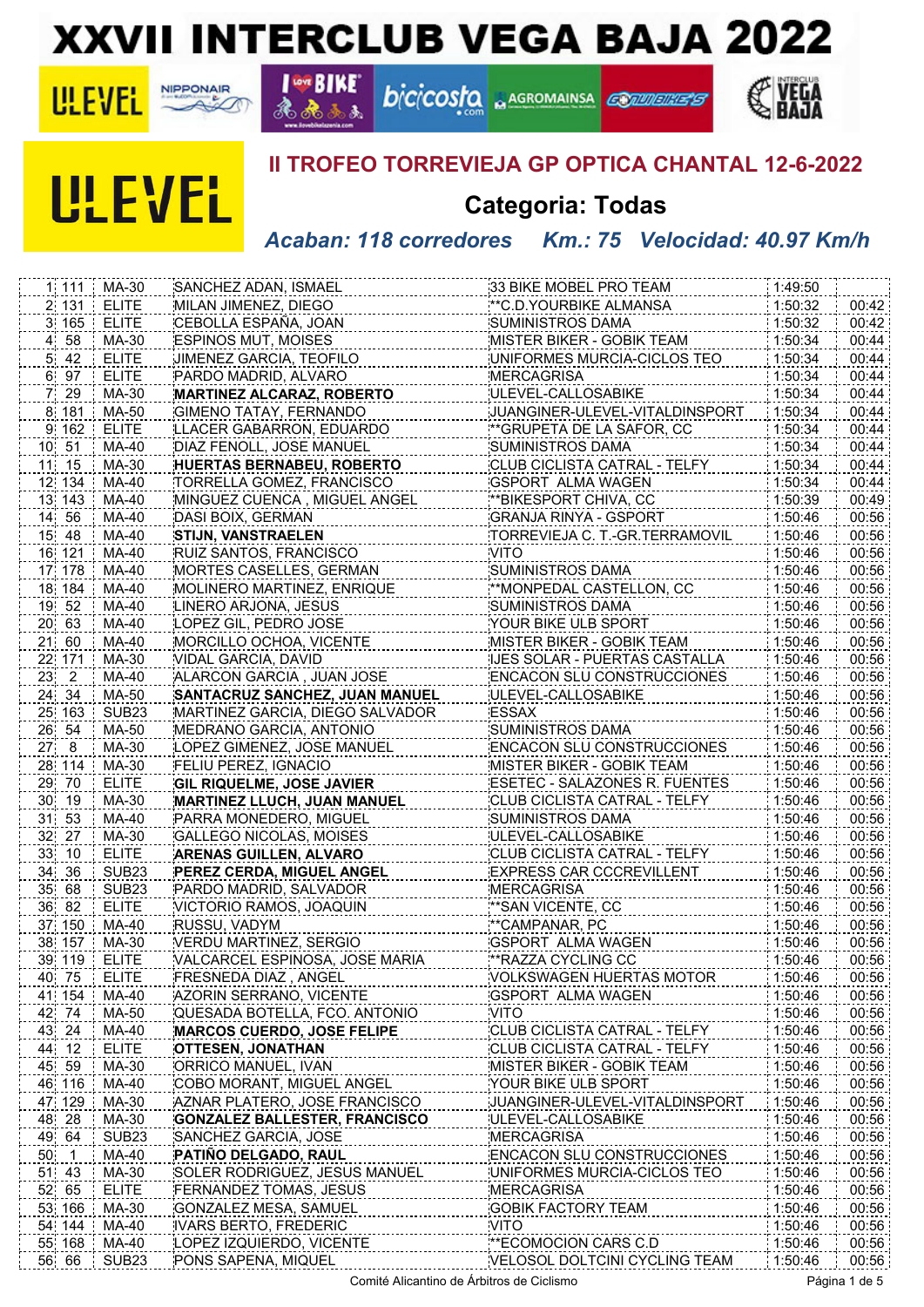# **ULEVEL**

# **II TROFEO TORREVIEJA GP OPTICA CHANTAL 12-6-2022**

# **Categoria: Todas**

## *Acaban: 118 corredores Km.: 75 Velocidad: 40.97 Km/h*

| 57 103           | SUB <sub>23</sub>     |                                                    | **SAX, CC                                                      | 1:50:46            | 00:56          |
|------------------|-----------------------|----------------------------------------------------|----------------------------------------------------------------|--------------------|----------------|
|                  |                       | <b>BERNABE UBEDA, ANSELMO</b>                      | **SAN VICENTE, CC                                              |                    |                |
| 58 83            | MA-50                 | MARTINEZ DIAZ, JUAN JOSE                           |                                                                | 1:50:46            | 00:56          |
| 59 7             | MA-30                 | <b>QUESADA TOMAS, PEDRO VICENTE</b>                | <b>ENCACON SLU CONSTRUCCIONES</b><br><b>VITO</b>               | 1:50:46            | 00:56          |
| 60 170           | MA-40                 | <b>TORRAS GRACIA, JORGE</b>                        |                                                                | 1:50:46            | 00:56          |
| 61 125           | MA-40                 | BREVA NEBOT, YAGO                                  | **MONPEDAL CASTELLON, CC                                       | 1:50:46            | 00:56          |
| 62 33            | MA-40                 | PERIS LOPEZ, AGUSTIN                               | ULEVEL-CALLOSABIKE                                             | 1:50:46            | 00:56          |
| 63 46            | MA-50                 | BARBA BERNAL, ISIDORO                              | UNIFORMES MURCIA-CICLOS TEO                                    | 1:50:46            | 00:56          |
| 64 109           | MA-60                 | <b>JUHASZ, JOZSEF</b>                              | TORREVIEJA C. T.-GR.TERRAMOVIL                                 | 1:50:46            | 00:56          |
| 65 182           | MA-50                 | <b>GARCIA PEREZ, FERNANDO</b>                      | TORREVIEJA C. T.-GR.TERRAMOVIL                                 | 1:50:46            | 00:56          |
| 66 126           | MA-30                 | GARCIA MARTINEZ, FRANCISCO                         | <b>GOBIK FACTORY TEAM</b>                                      | 1:50:46            | 00:56          |
| 67 80            | <b>ELITE</b>          | <b>GIRONA NAVARRO, JOSE VICENTE</b>                | **GONVIBIKE S RIDERS, CC                                       | 1:50:46            | 00:56          |
| 68 57            | MA-40                 | RIBES BAIXAULI, RUBEN                              | <b>GRANJA RINYA - GSPORT</b>                                   | 1:50:46            | 00:56          |
| 69 23            | MA-40                 | LEAL FERRANDEZ, JUAN DE DIOS                       | CLUB CICLISTA CATRAL - TELFY                                   | 1:50:58            | 01:08          |
| 70 140           | MA-40                 | LLORET PLA, ANGEL                                  | FLORESYORENGO-MS                                               | 1:51:24            | 01:34          |
| 71 159           | MA-30                 | AZORIN MARCO, JUAN CARLOS                          | <b>GOBIK FACTORY TEAM</b>                                      | 1:51:24            | 01:34          |
| 72 107           | MA-40                 | CARRILLO ROMO, JOSE ANGEL                          | **TYLER TEAM CLUB                                              | 1:51:44            | 01:54          |
| 73 38            | MA-40                 | ZAMORA QUIÑONES, JESUS DAMIAN                      | <b>EXPRESS CAR CCCREVILLENT</b>                                | 1:51:48            | 01:58          |
| 74 161           | MA-30                 | MIRAS FERNANDEZ, DANIEL                            | PROYECTOUNO TEAM GUARAFIA                                      | 1:51:48            | 01:58          |
| 75 156           | MA-30                 | SANCHEZ LOPEZ, JUAN                                | **ECOMOCION CARS C.D                                           | 1:51:48            | 01:58          |
| 76 108           | MA-60                 | <b>GIL CAMACHO, JOSE MARIA</b>                     | TORREVIEJA C. T.-GR.TERRAMOVIL                                 | 1:51:48            | 01:58          |
| 77 95            | MA-30                 | CARRION MARTINEZ, ISRAEL                           | **GUIJARRO TOT ESPORT, CC                                      | 1:52:19            | 02:29          |
| 78 167           | F-ELI                 | <b>ORENGO LLACER, MIREIA</b>                       | ** BENIOPA, PC                                                 | 1:52:19            | 02:29          |
| 79 110           | MA-60                 | <b>GANGA POLO, FRANCISCO</b>                       | ** UCMC ALICANTE, UC                                           | 1:53:14            | 03:24          |
| 80 78            | F-M30                 | JUAREZ MOMPO, CAROLINA                             | <b>MISTER BIKER - GOBIK TEAM</b>                               | 1:53:20            | 03:30          |
| 81 87            | F-M40                 | <b>GARRIDO LANGA, LOLI</b>                         | **BICICOSTA, CC                                                | 1:53:20            | 03:30          |
| 82 164           | MA-40                 | ALFARO GARCIA, ANTONIO                             | **ECOMOCION CARS C.D                                           | 1:53:20            | 03:30          |
| $83 - 9$         | <b>ELITE</b>          | <b>GUILLEN MARTINEZ, JOSE FCO.</b>                 | <b>ENCACON SLU CONSTRUCCIONES</b>                              | 1:53:20            | 03:30          |
| 84 124           | MA-30                 | ROMERA GARCIA, JUAN ALBERTO                        | **CONNECT, CC                                                  | 1:54:24            | 04:34          |
| 85 186           | MA-30                 | JUANALS CAMPOS, DANIEL                             | **SOL BENIDORM, CC                                             | 1:54:24            | 04:34          |
| 86 20            | MA-30                 | <b>ESCOBAR ORTIZ, STEVEN</b>                       | CLUB CICLISTA CATRAL - TELFY                                   | 1:54:24            | 04:34          |
| 87 132           | MA-30                 | LOPEZ DURA, IVAN                                   | VITO                                                           | 1:54:24            | 04:34          |
| 88 31            | MA-30                 | LUCAS ESPINOSA, MANUEL                             | ULEVEL-CALLOSABIKE                                             | 1:54:24            | 04:34          |
| 89 123           | MA-50                 | PADRONES LEON, JORGE                               | **INDEPENDIENTE                                                | 1:54:24            | 04:34          |
| 90 94            | MA-40                 | BLANCO BELMONTE, MARIO                             | **FUENSANTA IMPULSO C.D.                                       | 1:54:24            | 04:34          |
| 91 79            | MA-50                 | MARCO BERNAL, ABEL                                 | **AQUAM-CM ASESORES, CC                                        | 1:54:24            | 04:34          |
| 92 50            | MA-50                 | <b>MARTINEZ CASES, JOSE MANUEL</b>                 | TORREVIEJA C. T.-GR.TERRAMOVIL                                 | 1:54:24            | 04:34          |
| 93 49            | MA-40                 | GONGORA DIPAOLA, BRUNO GASTON                      | TORREVIEJA C. T.-GR.TERRAMOVIL                                 | 1:54:24            | 04:34          |
| 94 179           | MA-40                 | CAMPOS SOLER, DAVID                                | **ILICITANA, UC                                                | 1:54:24            | 04:34          |
| 95 91            | MA-40                 | MARIN MARTINEZ, FRANCISCO JAVIER                   | **CICLOS TEO C.C.                                              | 1:54:24            | 04:34          |
| 96 30            | MA-30                 | CARTAGENA SEGURA, JOSE ANTONIO                     | ULEVEL-CALLOSABIKE                                             | 1:55:16            | 05:26          |
| 97 76            | MA-40                 | <b>GARCIA PEDROSA, RAMON</b>                       | VUELTA TURISTICA CYCLING TEAM                                  | 1:55:16            | 05:26          |
| 98 98            | MA-50                 | CERVERA FRANCES, ISMAEL                            | **ORQUIN G.D.                                                  | 1:55:16            | 05:26          |
| 99 137           | MA-30                 | BAREA SANMARTIN, AGUSTIN                           | **TORRE PACHECO BTT CC                                         | 1:55:36            | 05:46          |
| 100 136          | MA-40                 | SAEZ PELEGRIN, PEDRO JOSE                          | **TORRE PACHECO BTT CC                                         | 1:55:36            | 05:46          |
| 101 41           | MA-50                 | <b>BOIX JUAN, JERONIMO</b>                         | <b>EXPRESS CAR CCCREVILLENT</b>                                | 1:55:36            | 05:46          |
| 102 22           | MA-40                 | <b>SANCHEZ OLIVER, MOISES</b>                      | CLUB CICLISTA CATRAL - TELFY                                   | 1:55:36            | 05:46          |
| 103 84           | MA-40                 | MARTINEZ NAVARRO, RICARDO                          | **UCMC ALICANTE,UC                                             | 1:55:36            | 05:46          |
| 104 86           | MA-30                 | CALATAYUD BENAVENT, AURELIO                        | **BENIGANIM, PC                                                | 1:55:36            | 05:46          |
| 105 101          | MA-40                 | <b>GARCIA ARAGON, CESAR</b>                        | **RAZZA CYCLING CC                                             | 1:55:36            | 05:46          |
| 106 35           | MA-50                 | PERTUSA VALDES, JOSE ALBERTO                       | ULEVEL-CALLOSABIKE                                             | 1:55:36            | 05:46          |
| 107 45           |                       |                                                    |                                                                |                    |                |
| 108 158          | MA-40<br><b>ELITE</b> | LOPEZ ORTUÑO, ANGEL<br>GARRIDO PEREA, ANTONIO JOSE | UNIFORMES MURCIA-CICLOS TEO<br>**CHATARRAS TORREVIEJA, CD      | 1:55:36<br>1:55:36 | 05:46<br>05:46 |
| 109 127          | MA-40                 | <b>ESTEVE PEREZ, ALBERTO</b>                       | **GONVIBIKE S RIDERS, CC                                       | 1:55:36            | 05:46          |
|                  | MA-40                 |                                                    |                                                                |                    |                |
| 110 4<br>111 113 | MA-40                 | <b>SIGUENZA POVEDA, RAUL</b><br>LOPEZ VIDAL, RUBEN | <b>ENCACON SLU CONSTRUCCIONES</b><br>MISTER BIKER - GOBIK TEAM | 1:55:36<br>1:55:36 | 05:46<br>05:46 |
|                  |                       |                                                    |                                                                |                    |                |
| 112 133          | ELITE                 | SANZ GIMENO, JOSE                                  | JUANGINER-ULEVEL-VITALDINSPORT<br>** BICIS BURU AGUILAS C.C.   | 1:55:36            | 05:46          |
| 113 135          | MA-40                 | URIBE EGEA, CARLOS                                 |                                                                | 1:55:36            | 05:46          |
| 114 96           | <b>ELITE</b>          | SANSANO MIRALLES, HECTOR                           | **ILICITANA, UC                                                | 1:55:36            | 05:46          |
| 115 90           | MA-50                 | CORRALES GARCIA, JOSE CARLOS                       | **CICLOS SARABIA C.C.                                          | 1:55:36            | 05:46          |
| 116 142          | MA-40                 | MINGUEZ CUENCA, ALBERTO CARLOS                     | **BIKESPORT CHIVA, CC                                          | 1:55:36            | 05:46          |
| 117 155          | MA-40                 | ASENSI LLORENS, GUSTAVO                            | **CONNECT, CC                                                  | 1:55:36            | 05:46          |
| 118 6            | MA-30                 | LOPEZ ZARAGOZA, CARLOS M.                          | <b>ENCACON SLU CONSTRUCCIONES</b>                              | 1:55:36            | 05:46          |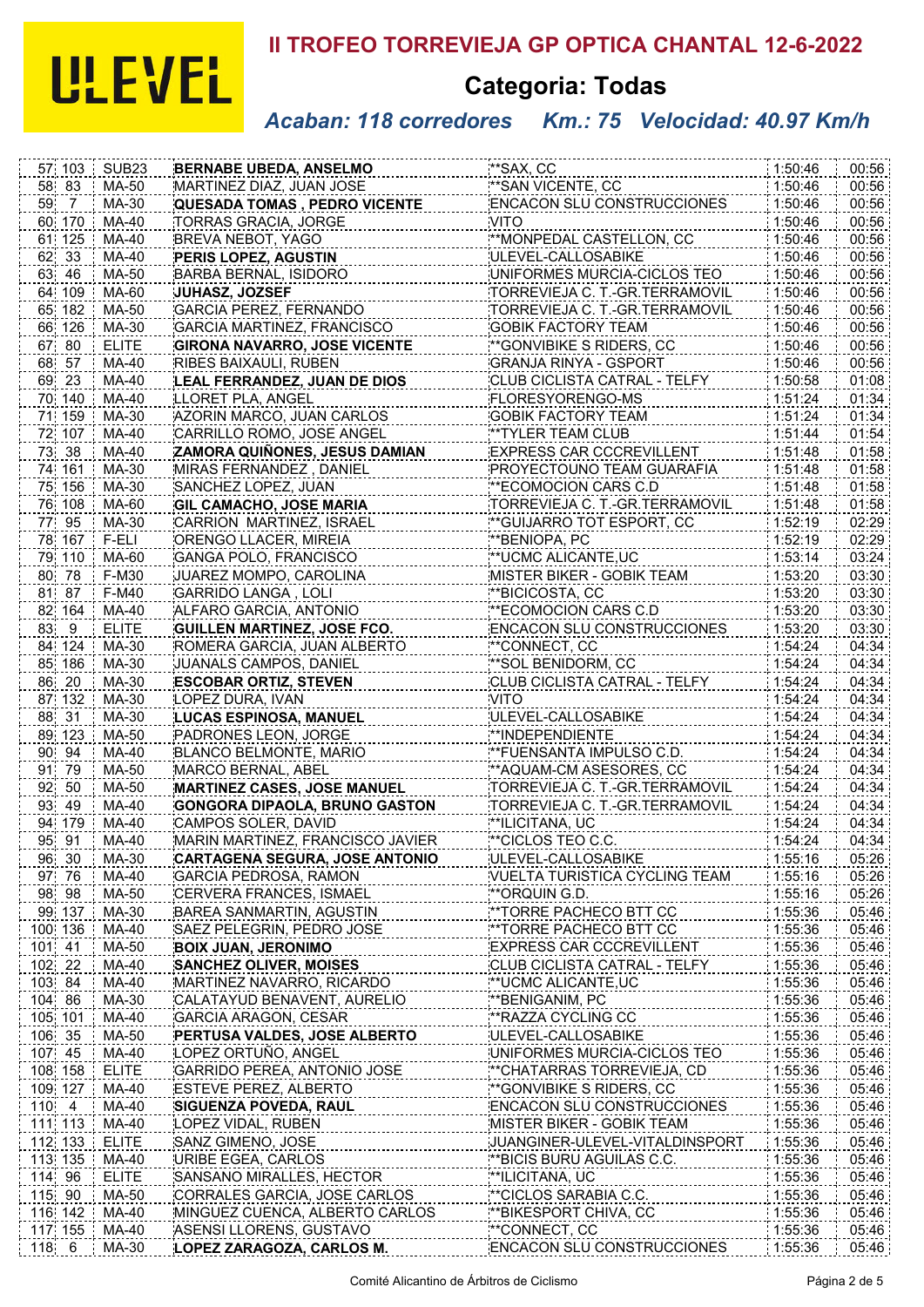

# **II TROFEO TORREVIEJA GP OPTICA CHANTAL 12-6-2022**

# **Categoria: Todas**

#### *Acaban: 118 corredores Km.: 75 Velocidad: 40.97 Km/h*

#### Jovenes

|           | Posi Dorsal Categ. | <b>Nombre Corredor:</b>               | Equipo                          | Tiempo  |  |
|-----------|--------------------|---------------------------------------|---------------------------------|---------|--|
| 163       |                    | SUB23 MARTINEZ GARCIA, DIEGO SALVADOR | ESSAX                           | 1:50:46 |  |
| -36       |                    | SUB23 PEREZ CERDA. MIGUEL ANGEL       | <b>EXPRESS CAR CCCREVILLENT</b> | 1:50:46 |  |
| 68        |                    | SUB23 PARDO MADRID, SALVADOR          | MERCAGRISA                      | 1:50:46 |  |
| 64        |                    | SUB23 SANCHEZ GARCIA, JOSE            | <b>MERCAGRISA</b>               | 1:50:46 |  |
| 66        |                    | SUB23 PONS SAPENA, MIQUEL             | VELOSOL DOLTCINI CYCLING TEAM   | 1:50:46 |  |
| 103<br>6. |                    | SUB23 BERNABE UBEDA, ANSELMO          | **SAX, CC                       | 1:50:46 |  |

#### Elites

|                 |       | Posi Dorsal Categ. | <b>Nombre Corredor:</b>             | <b>Equipo</b>                     | Tiempo  | a     |
|-----------------|-------|--------------------|-------------------------------------|-----------------------------------|---------|-------|
|                 | 1 131 | <b>ELITE</b>       | MILAN JIMENEZ, DIEGO                | ** C.D. YOURBIKE ALMANSA          | 1:50:32 |       |
|                 | 2 165 | <b>ELITE</b>       | CEBOLLA ESPAÑA, JOAN                | <b>SUMINISTROS DAMA</b>           | 1:50:32 |       |
|                 | 3 42  | <b>ELITE</b>       | JIMENEZ GARCIA, TEOFILO             | UNIFORMES MURCIA-CICLOS TEO       | 1:50:34 | 00:02 |
| 4.              | 97    | <b>ELITE</b>       | PARDO MADRID. ALVARO                | <b>MERCAGRISA</b>                 | 1:50:34 | 00:02 |
| 5.              | 162   | <b>ELITE</b>       | LLACER GABARRON, EDUARDO            | **GRUPETA DE LA SAFOR, CC         | 1:50:34 | 00:02 |
| 6.              | 70    | <b>ELITE</b>       | <b>GIL RIQUELME, JOSE JAVIER</b>    | ESETEC - SALAZONES R. FUENTES     | 1:50:46 | 00:14 |
| 71              | 10    | <b>ELITE</b>       | ARENAS GUILLEN, ALVARO              | CLUB CICLISTA CATRAL - TELFY      | 1:50:46 | 00:14 |
| 8               | 82    | <b>ELITE</b>       | VICTORIO RAMOS, JOAQUIN             | **SAN VICENTE, CC                 | 1:50:46 | 00:14 |
|                 | 9 119 | <b>ELITE</b>       | VALCARCEL ESPINOSA, JOSE MARIA      | **RAZZA CYCLING CC                | 1:50:46 | 00:14 |
| 10              | 75    | <b>ELITE</b>       | FRESNEDA DIAZ, ANGEL                | <b>VOLKSWAGEN HUERTAS MOTOR</b>   | 1:50:46 | 00:14 |
| 11              | 12    | <b>ELITE</b>       | <b>OTTESEN, JONATHAN</b>            | CLUB CICLISTA CATRAL - TELFY      | 1:50:46 | 00:14 |
| 12 <sup>°</sup> | 65    | <b>ELITE</b>       | <b>FERNANDEZ TOMAS, JESUS</b>       | <b>MERCAGRISA</b>                 | 1:50:46 | 00:14 |
| 13              | 80    | <b>ELITE</b>       | <b>GIRONA NAVARRO, JOSE VICENTE</b> | **GONVIBIKE S RIDERS, CC          | 1:50:46 | 00:14 |
| 14              | 9     | <b>ELITE</b>       | <b>GUILLEN MARTINEZ, JOSE FCO.</b>  | <b>ENCACON SLU CONSTRUCCIONES</b> | 1:53:20 | 02:48 |
| 15              | 158   | <b>ELITE</b>       | GARRIDO PEREA, ANTONIO JOSE         | **CHATARRAS TORREVIEJA, CD        | 1:55:36 | 05:04 |
| 16              | 133   | <b>ELITE</b>       | SANZ GIMENO, JOSE                   | JUANGINER-ULEVEL-VITALDINSPORT    | 1:55:36 | 05:04 |
|                 | 17 96 | <b>ELITE</b>       | SANSANO MIRALLES, HECTOR            | **ILICITANA, UC                   | 1:55:36 | 05:04 |

#### Masters - 30

|                 | Posi Dorsal Categ. |       | <b>Nombre Corredor:</b>               | <b>Equipo</b>                       | <b>Tiempo</b> | a     |
|-----------------|--------------------|-------|---------------------------------------|-------------------------------------|---------------|-------|
|                 | 1 111              | MA-30 | SANCHEZ ADAN, ISMAEL                  | 33 BIKE MOBEL PRO TEAM              | 1:49:50       |       |
| 2 <sub>1</sub>  | 58                 | MA-30 | <b>ESPINOS MUT, MOISES</b>            | MISTER BIKER - GOBIK TEAM           | 1:50:34       | 00:44 |
| 3               | 29                 | MA-30 | MARTINEZ ALCARAZ, ROBERTO             | ULEVEL-CALLOSABIKE                  | 1:50:34       | 00:44 |
| $\overline{4}$  | 15                 | MA-30 | <b>HUERTAS BERNABEU, ROBERTO</b>      | <b>CLUB CICLISTA CATRAL - TELFY</b> | 1:50:34       | 00:44 |
| 5.              | 171                | MA-30 | VIDAL GARCIA, DAVID                   | IJES SOLAR - PUERTAS CASTALLA       | 1:50:46       | 00:56 |
| 6.              | 8                  | MA-30 | LOPEZ GIMENEZ, JOSE MANUEL            | <b>ENCACON SLU CONSTRUCCIONES</b>   | 1:50:46       | 00:56 |
| 7.              | 114                | MA-30 | <b>FELIU PEREZ. IGNACIO</b>           | <b>MISTER BIKER - GOBIK TEAM</b>    | 1:50:46       | 00:56 |
| 8               | 19                 | MA-30 | MARTINEZ LLUCH, JUAN MANUEL           | <b>CLUB CICLISTA CATRAL - TELFY</b> | 1:50:46       | 00:56 |
| 9.              | 27                 | MA-30 | <b>GALLEGO NICOLAS, MOISES</b>        | ULEVEL-CALLOSABIKE                  | 1:50:46       | 00:56 |
| 10 <sub>1</sub> | 157                | MA-30 | VERDU MARTINEZ, SERGIO                | GSPORT ALMA WAGEN                   | 1:50:46       | 00:56 |
| 11 <sup>1</sup> | 59                 | MA-30 | ORRICO MANUEL, IVAN                   | <b>MISTER BIKER - GOBIK TEAM</b>    | 1:50:46       | 00:56 |
| 12 <sub>1</sub> | 129                | MA-30 | AZNAR PLATERO, JOSE FRANCISCO         | JUANGINER-ULEVEL-VITALDINSPORT      | 1:50:46       | 00:56 |
| 13 <sub>1</sub> | 28                 | MA-30 | <b>GONZALEZ BALLESTER, FRANCISCO</b>  | ULEVEL-CALLOSABIKE                  | 1:50:46       | 00:56 |
| 14.             | 43                 | MA-30 | SOLER RODRIGUEZ, JESUS MANUEL         | UNIFORMES MURCIA-CICLOS TEO         | 1:50:46       | 00:56 |
| 15 <sub>1</sub> | 166                | MA-30 | <b>GONZALEZ MESA, SAMUEL</b>          | <b>GOBIK FACTORY TEAM</b>           | 1:50:46       | 00:56 |
| 16              | $\overline{7}$     | MA-30 | <b>QUESADA TOMAS . PEDRO VICENTE</b>  | <b>ENCACON SLU CONSTRUCCIONES</b>   | 1:50:46       | 00:56 |
| 17 <sub>1</sub> | 126                | MA-30 | <b>GARCIA MARTINEZ, FRANCISCO</b>     | <b>GOBIK FACTORY TEAM</b>           | 1:50:46       | 00:56 |
| 18              | 159                | MA-30 | AZORIN MARCO, JUAN CARLOS             | <b>GOBIK FACTORY TEAM</b>           | 1:51:24       | 01:34 |
| 19              | 161                | MA-30 | MIRAS FERNANDEZ, DANIEL               | PROYECTOUNO TEAM GUARAFIA           | 1:51:48       | 01:58 |
| 20              | 156                | MA-30 | SANCHEZ LOPEZ, JUAN                   | **ECOMOCION CARS C.D                | 1:51:48       | 01:58 |
| 21              | 95                 | MA-30 | CARRION MARTINEZ, ISRAEL              | ** GUIJARRO TOT ESPORT, CC          | 1:52:19       | 02:29 |
| 22              | 124                | MA-30 | ROMERA GARCIA, JUAN ALBERTO           | **CONNECT, CC                       | 1:54:24       | 04:34 |
| 23              | 186                | MA-30 | JUANALS CAMPOS, DANIEL                | **SOL BENIDORM, CC                  | 1:54:24       | 04:34 |
| 24              | 20                 | MA-30 | <b>ESCOBAR ORTIZ, STEVEN</b>          | CLUB CICLISTA CATRAL - TELFY        | 1:54:24       | 04:34 |
| 25              | 132                | MA-30 | LOPEZ DURA, IVAN                      | <b>VITO</b>                         | 1:54:24       | 04:34 |
| 26              | 31                 | MA-30 | LUCAS ESPINOSA, MANUEL                | ULEVEL-CALLOSABIKE                  | 1:54:24       | 04:34 |
| 27              | 30                 | MA-30 | <b>CARTAGENA SEGURA, JOSE ANTONIO</b> | ULEVEL-CALLOSABIKE                  | 1:55:16       | 05:26 |
| 28              | 137                | MA-30 | BAREA SANMARTIN, AGUSTIN              | **TORRE PACHECO BTT CC              | 1:55:36       | 05:46 |
| 29              | 86                 | MA-30 | CALATAYUD BENAVENT, AURELIO           | ** BENIGANIM, PC                    | 1:55:36       | 05:46 |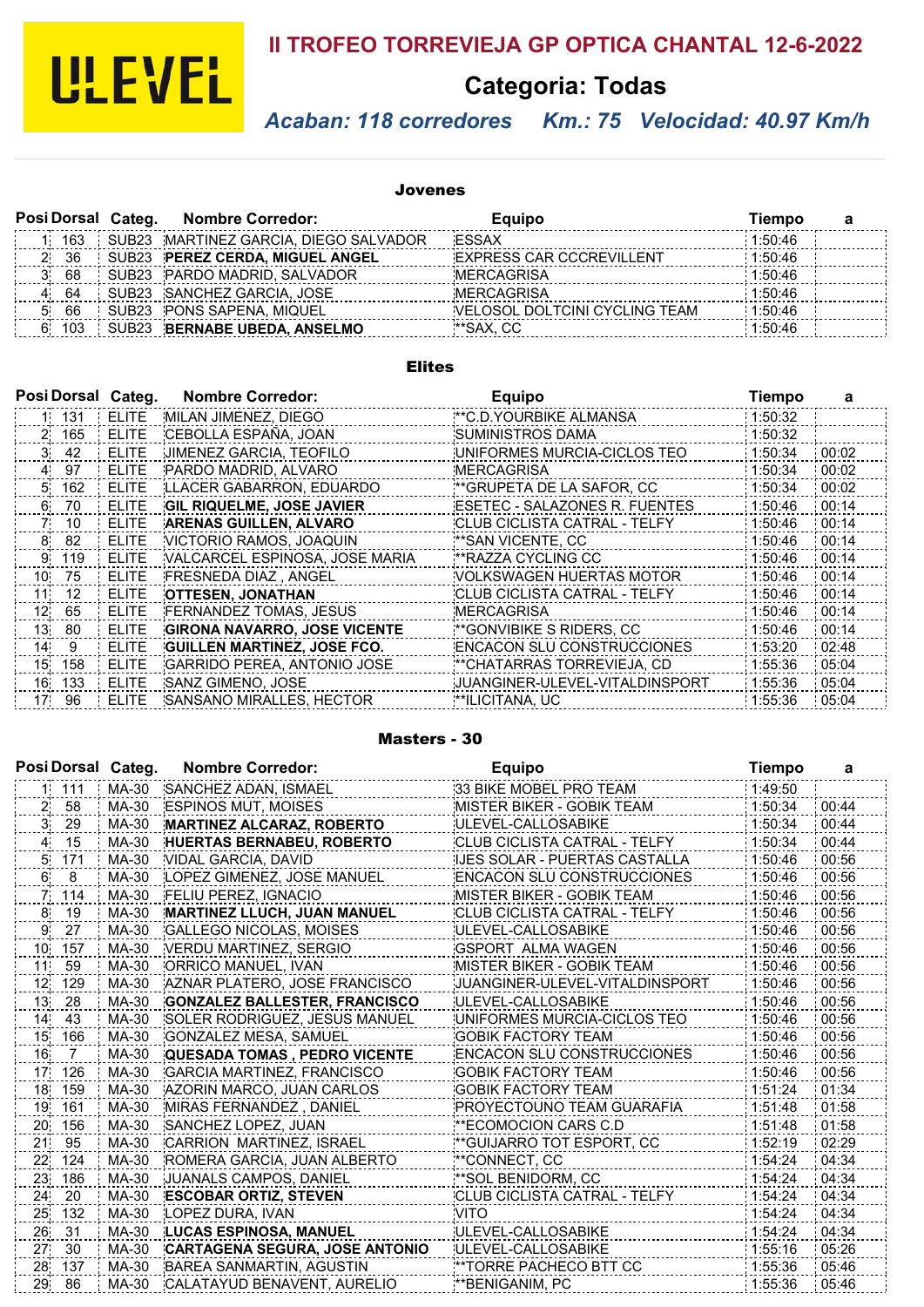

## **II TROFEO TORREVIEJA GP OPTICA CHANTAL 12-6-2022**

# **Categoria: Todas**

# *Acaban: 118 corredores Km.: 75 Velocidad: 40.97 Km/h*

Masters - 30

| Posi Dorsal Categ. |       | <b>Nombre Corredor:</b>   |                                   |         |       |
|--------------------|-------|---------------------------|-----------------------------------|---------|-------|
| 30.                | MA-30 | LOPEZ ZARAGOZA. CARLOS M. | <b>ENCACON SELLCONSTRUCCIONES</b> | 1:55:36 | 05:46 |

#### Masters - 40

|                 |                | Posi Dorsal Categ. | <b>Nombre Corredor:</b>              | <b>Equipo</b>                     | <b>Tiempo</b> | а     |
|-----------------|----------------|--------------------|--------------------------------------|-----------------------------------|---------------|-------|
|                 | $1 \quad 51$   | MA-40              | DIAZ FENOLL, JOSE MANUEL             | <b>SUMINISTROS DAMA</b>           | 1:50:34       |       |
|                 | 2 134          | MA-40              | TORRELLA GOMEZ, FRANCISCO            | <b>GSPORT ALMA WAGEN</b>          | 1:50:34       |       |
|                 | 3, 143         | MA-40              | MINGUEZ CUENCA, MIGUEL ANGEL         | **BIKESPORT CHIVA, CC*            | 1:50:39       | 00:05 |
| $\overline{A}$  | 56             | MA-40              | DASI BOIX, GERMAN                    | <b>GRANJA RINYA - GSPORT</b>      | 1:50:46       | 00:12 |
| 5,              | 48             | MA-40              | <b>STIJN, VANSTRAELEN</b>            | TORREVIEJA C. T.-GR.TERRAMOVIL    | 1:50:46       | 00:12 |
|                 | 6 121          | MA-40              | RUIZ SANTOS, FRANCISCO               | <b>VITO</b>                       | 1:50:46       | 00:12 |
| 7,              | 178            | MA-40              | MORTES CASELLES, GERMAN              | SUMINISTROS DAMA                  | 1:50:46       | 00:12 |
| 8               | 184            | MA-40              | MOLINERO MARTINEZ, ENRIQUE           | **MONPEDAL CASTELLON, CC          | 1:50:46       | 00:12 |
| 9               | 52             | MA-40              | LINERO ARJONA, JESUS                 | SUMINISTROS DAMA                  | 1:50:46       | 00:12 |
| 10 <sub>1</sub> | 63             | MA-40              | LOPEZ GIL, PEDRO JOSE                | YOUR BIKE ULB SPORT               | 1:50:46       | 00:12 |
| 11              | 60             | MA-40              | MORCILLO OCHOA, VICENTE              | MISTER BIKER - GOBIK TEAM         | 1:50:46       | 00:12 |
| 12              | $\overline{a}$ | MA-40              | ALARCON GARCIA, JUAN JOSE            | <b>ENCACON SLU CONSTRUCCIONES</b> | 1:50:46       | 00:12 |
| 13 <sub>1</sub> | 53             | MA-40              | PARRA MONEDERO, MIGUEL               | SUMINISTROS DAMA                  | 1:50:46       | 00:12 |
| 14              | 150            | MA-40              | RUSSU, VADYM                         | **CAMPANAR, PC                    | 1:50:46       | 00:12 |
| 15              | 154            | MA-40              | AZORIN SERRANO, VICENTE              | <b>GSPORT ALMA WAGEN</b>          | 1:50:46       | 00:12 |
| 16              | 24             | MA-40              | MARCOS CUERDO, JOSE FELIPE           | CLUB CICLISTA CATRAL - TELFY      | 1:50:46       | 00:12 |
| 17              | 116            | MA-40              | COBO MORANT, MIGUEL ANGEL            | YOUR BIKE ULB SPORT               | 1:50:46       | 00:12 |
| 18              | $\mathbf{1}$   | MA-40              | PATIÑO DELGADO, RAUL                 | <b>ENCACON SLU CONSTRUCCIONES</b> | 1:50:46       | 00:12 |
| 19              | 144            | MA-40              | <b>IVARS BERTO, FREDERIC</b>         | <b>VITO</b>                       | 1:50:46       | 00:12 |
| 20              | 168            | MA-40              | LOPEZ IZQUIERDO, VICENTE             | **ECOMOCION CARS C.D              | 1:50:46       | 00:12 |
| 21              | 170            | MA-40              | TORRAS GRACIA, JORGE                 | <b>VITO</b>                       | 1:50:46       | 00:12 |
| 22 <sub>1</sub> | 125            | MA-40              | BREVA NEBOT, YAGO                    | **MONPEDAL CASTELLON, CC          | 1:50:46       | 00:12 |
| 23              | 33             | MA-40              | <b>PERIS LOPEZ, AGUSTIN</b>          | ULEVEL-CALLOSABIKE                | 1:50:46       | 00:12 |
| 24              | 57             | MA-40              | <b>RIBES BAIXAULI, RUBEN</b>         | <b>GRANJA RINYA - GSPORT</b>      | 1:50:46       | 00:12 |
| 25              | 23             | MA-40              | LEAL FERRANDEZ, JUAN DE DIOS         | CLUB CICLISTA CATRAL - TELFY      | 1:50:58       | 00:24 |
| 26              | 140            | MA-40              | LLORET PLA, ANGEL                    | FLORESYORENGO-MS                  | 1:51:24       | 00:50 |
| 27              | 107            | MA-40              | CARRILLO ROMO, JOSE ANGEL            | **TYLER TEAM CLUB                 | 1:51:44       | 01:10 |
| 28              | 38             | MA-40              | ZAMORA QUIÑONES, JESUS DAMIAN        | <b>EXPRESS CAR CCCREVILLENT</b>   | 1:51:48       | 01:14 |
| 29              | 164            | MA-40              | ALFARO GARCIA, ANTONIO               | **ECOMOCION CARS C.D              | 1:53:20       | 02:46 |
| 30              | 94             | MA-40              | BLANCO BELMONTE, MARIO               | **FUENSANTA IMPULSO C.D.          | 1:54:24       | 03:50 |
| 31              | 49             | MA-40              | <b>GONGORA DIPAOLA, BRUNO GASTON</b> | TORREVIEJA C. T.-GR.TERRAMOVIL    | 1:54:24       | 03:50 |
| 32              | 179            | MA-40              | CAMPOS SOLER, DAVID                  | **ILICITANA, UC                   | 1:54:24       | 03:50 |
| 33              | 91             | MA-40              | MARIN MARTINEZ, FRANCISCO JAVIER     | **CICLOS TEO C.C.                 | 1:54:24       | 03:50 |
| 34              | 76             | MA-40              | <b>GARCIA PEDROSA, RAMON</b>         | VUELTA TURISTICA CYCLING TEAM     | 1:55:16       | 04:42 |
| 35              | 136            | MA-40              | SAEZ PELEGRIN, PEDRO JOSE            | **TORRE PACHECO BTT CC            | 1:55:36       | 05:02 |
| 36              | 22             | MA-40              | <b>SANCHEZ OLIVER, MOISES</b>        | CLUB CICLISTA CATRAL - TELFY      | 1:55:36       | 05:02 |
| 37              | 84             | MA-40              | MARTINEZ NAVARRO, RICARDO            | **UCMC ALICANTE,UC                | 1:55:36       | 05:02 |
| 38              | 101            | MA-40              | <b>GARCIA ARAGON, CESAR</b>          | <b>**RAZZA CYCLING CC</b>         | 1:55:36       | 05:02 |
| 39              | 45             | MA-40              | LOPEZ ORTUÑO, ANGEL                  | UNIFORMES MURCIA-CICLOS TEO       | 1:55:36       | 05:02 |
| 40              | 127            | MA-40              | <b>ESTEVE PEREZ, ALBERTO</b>         | **GONVIBIKE S RIDERS, CC          | 1:55:36       | 05:02 |
| 41              | 4              | MA-40              | <b>SIGUENZA POVEDA, RAUL</b>         | <b>ENCACON SLU CONSTRUCCIONES</b> | 1:55:36       | 05:02 |
| 42              | 113            | MA-40              | LOPEZ VIDAL, RUBEN                   | MISTER BIKER - GOBIK TEAM         | 1:55:36       | 05:02 |
| 43              | 135            | MA-40              | URIBE EGEA, CARLOS                   | **BICIS BURU AGUILAS C.C.         | 1:55:36       | 05:02 |
| 44              | 142            | MA-40              | MINGUEZ CUENCA, ALBERTO CARLOS       | **BIKESPORT CHIVA, CC             | 1:55:36       | 05:02 |
|                 | 45 155         | MA-40              | ASENSI LLORENS, GUSTAVO              | **CONNECT, CC                     | 1:55:36       | 05:02 |

#### Veteranos

|    |      | Posi Dorsal Categ. | <b>Nombre Corredor:</b>              | Equipo                         | Tiempo  |       |
|----|------|--------------------|--------------------------------------|--------------------------------|---------|-------|
|    | 181  | MA-50              | GIMENO TATAY. FERNANDO               | JUANGINER-ULEVEL-VITALDINSPORT | 1:50:34 |       |
|    | 2 34 |                    | MA-50 SANTACRUZ SANCHEZ, JUAN MANUEL | ULEVEL-CALLOSABIKE             | 1:50:46 | 00:12 |
|    | 54   | MA-50              | MEDRANO GARCIA, ANTONIO              | SUMINISTROS DAMA               | 1:50:46 | 00:12 |
| 4. | - 74 |                    | MA-50 QUESADA BOTELLA, FCO, ANTONIO  | VITO                           | 1:50:46 | 00:12 |
| 5. | -83  | MA-50              | MARTINEZ DIAZ, JUAN JOSE             | **SAN VICENTE. CC              | 1:50:46 | 00:12 |
| 6. | 46   |                    | MA-50 BARBA BERNAL, ISIDORO          | UNIFORMES MURCIA-CICLOS TEO    | 1:50:46 | 00:12 |